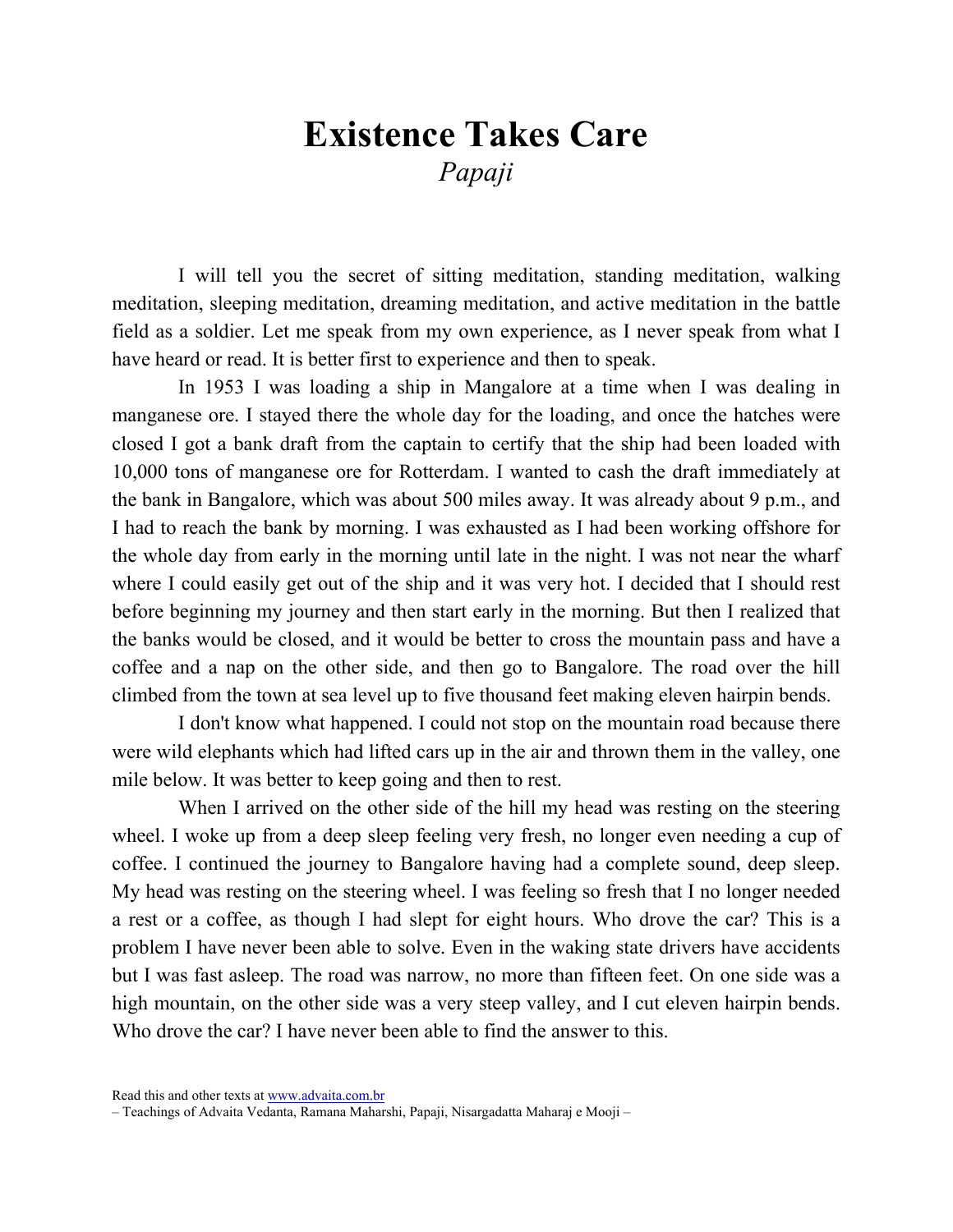The other incident I want to describe to you happened in Lucknow. I was walking to the GPO from Kaiserbagh, in front of what is now Janpath market. I always kept a very safe distance, walking on the left side of the road, because sometimes I could never get out of meditation at all! I was neither troubling anyone else nor was I troubled by anyone. An old model Ford car came down the street, a 1934 or '36 model with footrests hanging on the side. These days cars no longer have footrests. The car hit me so hard that the footrest fell off onto the ground. People gathered around me saying they had noted down the number. The car had sped away leaving only the footrest. They wanted to know if I was hurt and to go to the police. My pants were torn and when I pulled them up, the car had struck me from behind. There was a little bloodstain on the back of the knee but nothing more. I told them I was perfectly alright.

When you are in meditation you do not need to look after yourself. A power will rise which is moving the earth, which is causing the sun to shine, which is giving the moon its brilliance, and which is allowing all these *jivas* to function as they want to. If you are attuned to that power you will have nothing to do, everything will be beautiful. That power will look after you in a way which you cannot manage. A man operating from his senses gets into many accidents. But I did not fall into the valley, I slept. Who took care of me? This is the greatest mistake, to fall asleep at the steering wheel. One is advised to be well rested before driving. Who cared for me?

That power is there but you are not looking at it. It is so compassionate that it will look after you. You have been denying it and depending on your own ego. Even this ego is getting its power from somewhere else, to become ego, to become mind, to think, to become the senses and to allow you to function. When you turn your face towards it, it will arise to help you; otherwise you cannot save yourself. How long can you be aware and careful?

Meditation means, no meditator and no object of meditation. Then you can do whatever you like. When the meditator is there it is ego. This is not something to be decided intellectually; it has to be directly experienced. There is no end to argument and logic. That has nothing to do with it. This is your own mother, your own supreme power, which is here and now.

If you close your eyes you will see who is responsible. You do not have to travel even a yard out of your own self - you do not have to take one step. You do not need to think or even to meditate. You do not have to do anything, just keep quiet as you are and you have got it. If you try to search you have lost it. There is nothing to search for - it is

Read this and other texts at www.advaita.com.br

<sup>–</sup> Teachings of Advaita Vedanta, Ramana Maharshi, Papaji, Nisargadatta Maharaj e Mooji –